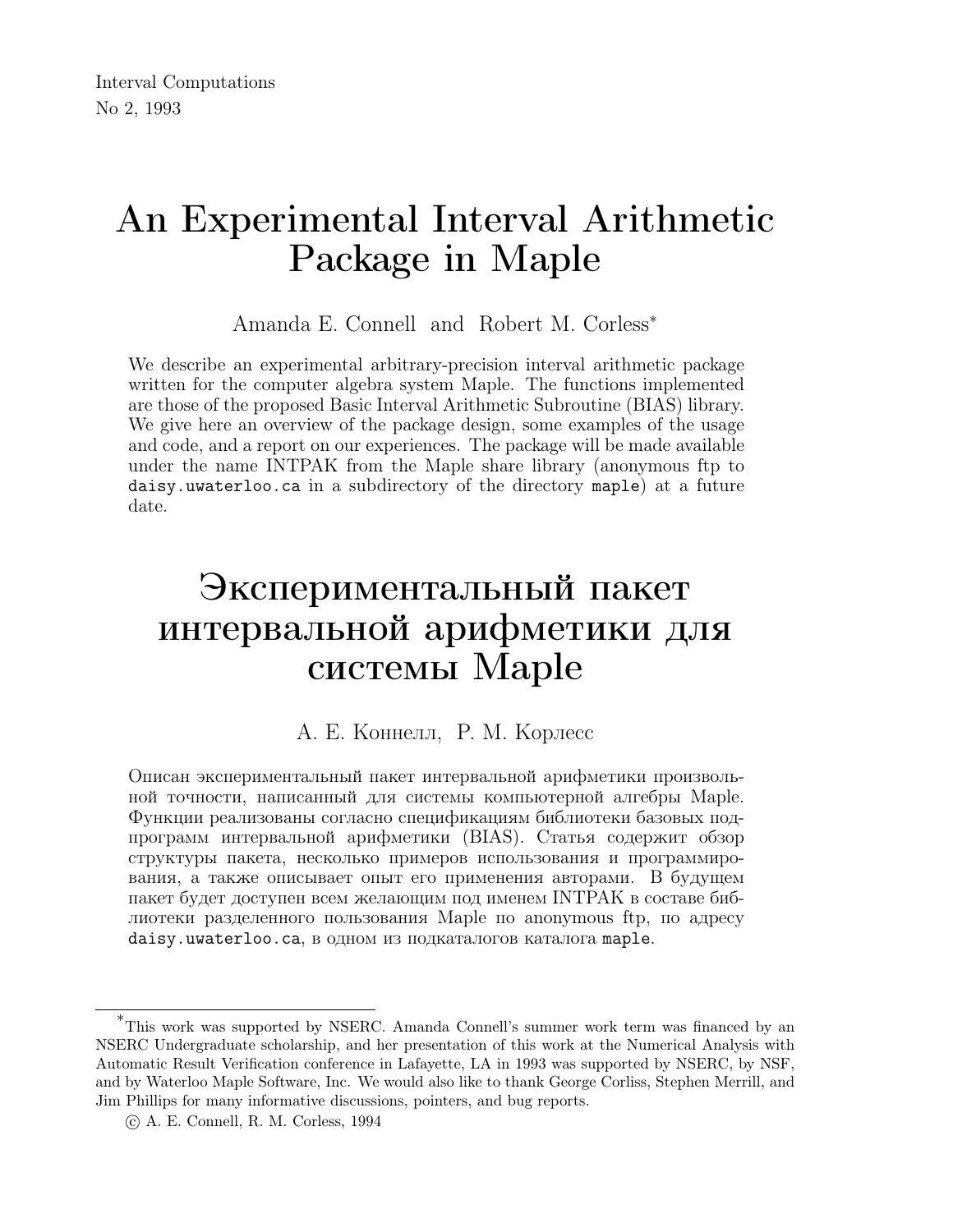# 1 Introduction

The computer algebra system Maple [3] has high-quality arbitrary-precision 'point' arithmetic. If the 'environment variable' Digits is set to a value high enough that the hardware or C floating-point arithmetic cannot be used, then Maple's software arbitrary-precision arithmetic is used. In this case, arithmetic operations and single function evaluations are claimed to be accurate to within 0.6 ulp (units in the last place). [The basis of this claim is that functions are evaluated using as many guard digits as necessary: for example, the routine evalf/W uses a complicated formula involving Digits and the magnitude of  $1 + e \cdot x$  to conservatively determine how many guard digits are required to guarantee accuracy of  $W(x)$  to 0.6 ulp. See [4] for a discussion of  $W(x)$ . However, this level of accuracy is claimed only for single operations, and no facilities exist in Maple (as distributed) for studying the effects of the propagation of errors, either of roundoff errors or of data uncertainties.

Maple also has very efficient facilities for exact integer and rational arithmetic, which avoids roundoff error altogether, but this comes with the inherent 'storage' penalty of possibly rapid growth of the integers involved as the computation proceeds. Maple allows very large integers (limited essentially only by the amount of memory on the machine), but some problems exhibit exponential growth in the storage requirements, which makes this approach impractical in these cases. In other cases, though, where the growth of the integers is not too severe, Maple's existing arithmetic is already satisfactory: one can do a long computation over the rationals and then convert to a decimal expansion as the final step and incur no more error than 0.6 ulp. Examples include solving linear systems of equations with rational coefficients or evaluating a determinant of a matrix of rational numbers.

However, no computation with expressions containing transcendental functions or requiring root extraction can be done in this way, and doing the computation symbolically instead can incur a tremendous penalty in the form of 'intermediate expression swell', which can cause super-exponential growth in the storage requirements as the computation proceeds. Further, the numerical stability of the final expression may be in doubt (Maple makes no claim to evaluate arbitrary expressions to 0.6 ulp accuracy).

For example, though Maple can quite easily exactly invert rational matrices of moderately large size, such as Hilbert matrices, asking Maple to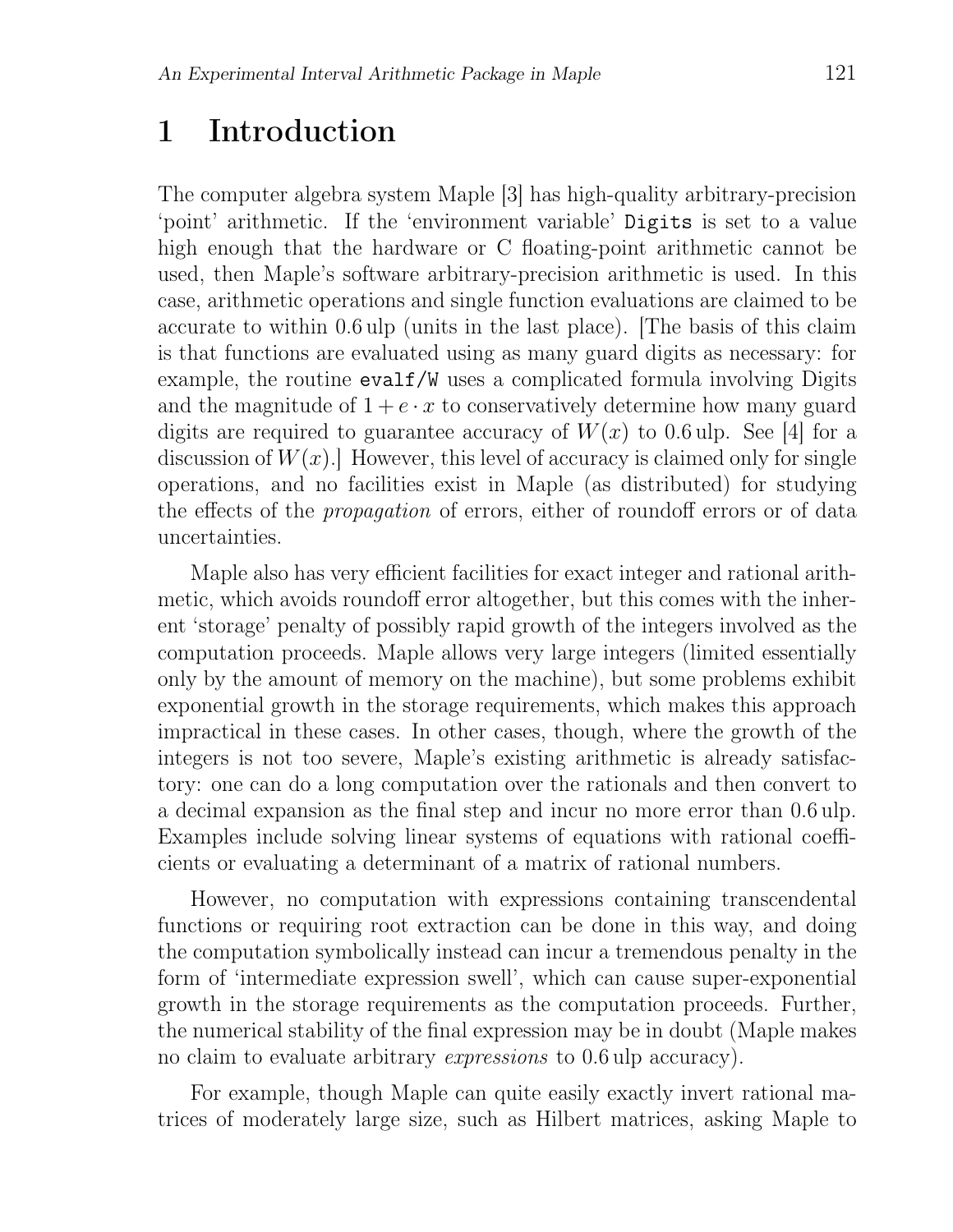compute the (well-conditioned) eigenvalues of the Hilbert matrix of, say, order 25 by

- 1) computing the characteristic polynomial exactly and then
- 2) attempting to find the roots of this polynomial by using a numerical method such as is implemented in the Maple command fsolve

is a bad idea and leads to unnecessary expense and large errors. The roots of this polynomial are ill-conditioned, as many are, and this leads to trouble. Maple can successfully use this approach to find the eigenvalues of the Hilbert matrix of order 15, using the very precise routine realroot, written by Bruce Char, to isolate all fifteen positive roots of the characteristic polynomial (which, incidentally, needs 125-digit arithmetic to represent the coefficients accurately). The routine realroot, which comes packaged with Maple, provides exact dyadic rational intervals of arbitrary tightness containing each real root of the input univariate polynomial. For this family of examples, however, the extremely large size of the polynomial coefficients for higher-order Hilbert matrices soon defeats Maple — by exhausting our patience. Arithmetic with large rational numbers not only takes storage space, it takes time. It is better not to introduce the ill-conditioning in the first place and instead work directly with the eigenvalue problem.

Another example is the evaluation of functions defined by expressions automatically produced by Maple. For example, consider the expressions for the roots of a quadratic generated by the quadratic formula:

```
>\text{solve}(x^2 + 2*b*x + c, x);2 1/2 2 1/2- b + (b - c) , - b - (b - c)
\geq r := \text{unapply}("[1], b, c);2 1/2r := (b, c) \rightarrow -b + (b - c)
```
In this example, the evaluation of  $r(b, c)$  is well-known (to numerical analysts) to be numerically unstable for  $b/c \gg 1$ : but Maple does not know that, and indeed neither would an inexperienced user. More realistically, the algebraic solutions to cubics and quartics are also known to be unstable for certain values of the coefficients, but this is even less widely understood. Indeed, the expressions Maple can generate as the solution to more complicated problems can be much too large for human analysis and can also be of very dubious numerical stability. Some numerical analysts of our acquaintance refer to such output as "wallpaper expressions — because wallpaper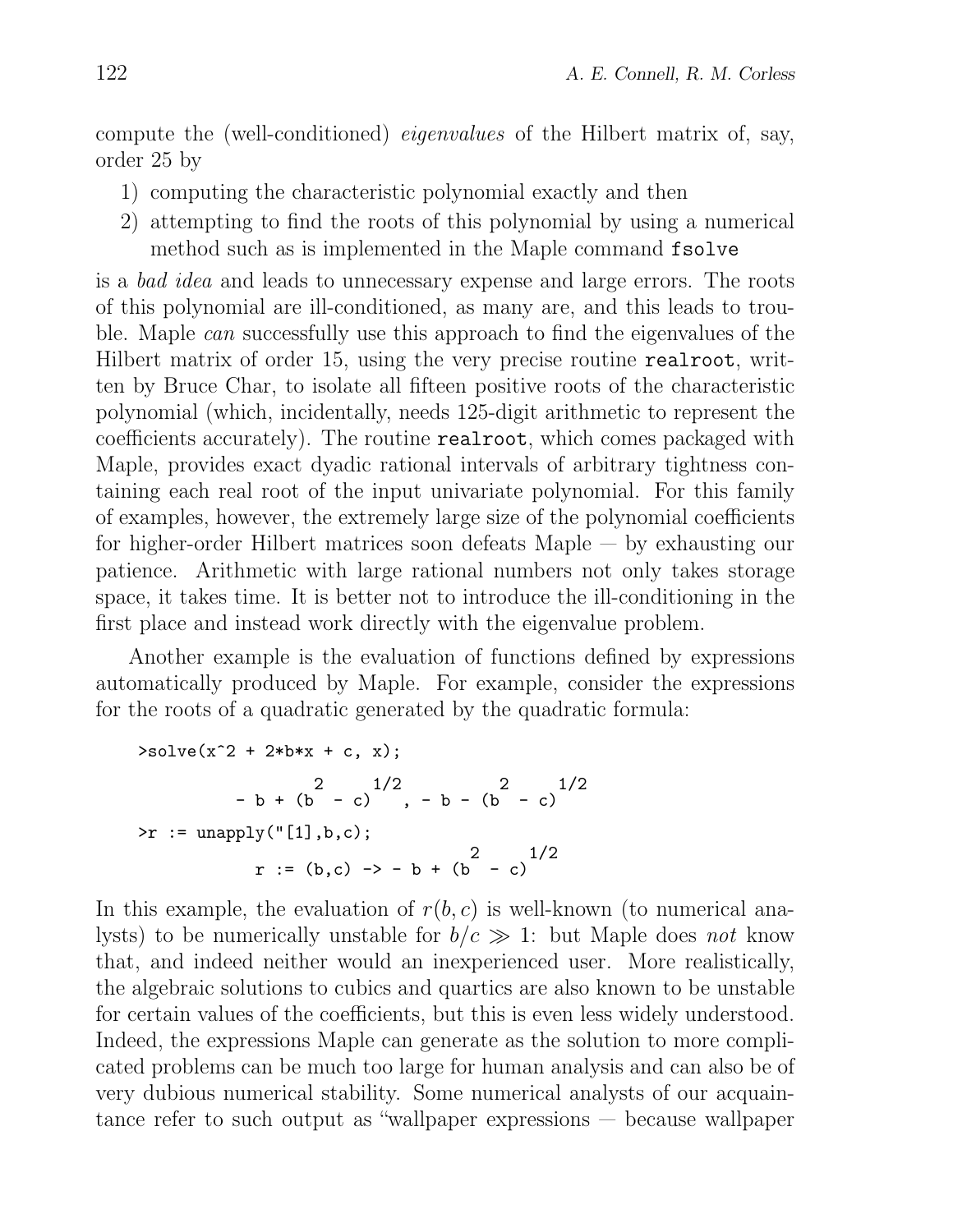is about all they're good for $1$ . It would be useful if Maple could warn the user when the result of evaluating the expression is unreliable.

Fixed-precision interval arithmetic does *not* do this  $-$  instead, it provides the complementary tool of telling the user that when the interval bounds are tight, the computation was reliable. Of course, sometimes the bounds are not tight, which may be due to an unstable calculation or perhaps due to pessimism on the part of interval arithmetic, which is caused by insufficient use of the correlation of different parts of the expression. This problem might be curable in two ways: add more intelligence to the interval expression evaluation, as is done in [5], or we could instead apply more brute force in the form of increasing the number of digits carried in the calculation from the beginning. Both approaches seem very feasible in a high-level computational environment such as Maple. Thus the construction of an arbitrary-precision interval arithmetic package in Maple seems of interest.

Other reasons for the construction of this package include possible applications to 'honest plotting' [7], to code development (to provide numerical analyses of proposed code for e.g. sequence acceleration or for evaluation of the Jacobian elliptic functions), and to education  $-$  we will see an example later, of numerical integration, that can profitably be used in either a first-year calculus class or in a numerical analysis class.

## 2 Summary of the proposed BIAS standard

George Corliss has a draft proposal [6] for a standard common core interval arithmetic subroutine library, which will help enable users to write portable and efficient programs using interval arithmetic. We implemented our package using this proposed standard for two reasons: one, we were novices in the field of interval arithmetic and were grateful for such a simple way to take advantage of the many years' experience of others, and, two, by adhering to a standard we could expect that others would be able to quickly use the package. At this writing the only users of this package are a small seminar group run by George Corliss at Marquette University. From the comments of that group, who implemented such routines as the solution of

<sup>1</sup>This expression was originally used by Morven Gentleman, to our knowledge. It graphically and memorably describes the very real problem of 'expression swell', which is to symbolic computation what exponential amplification of roundoff error is to floating-point computation.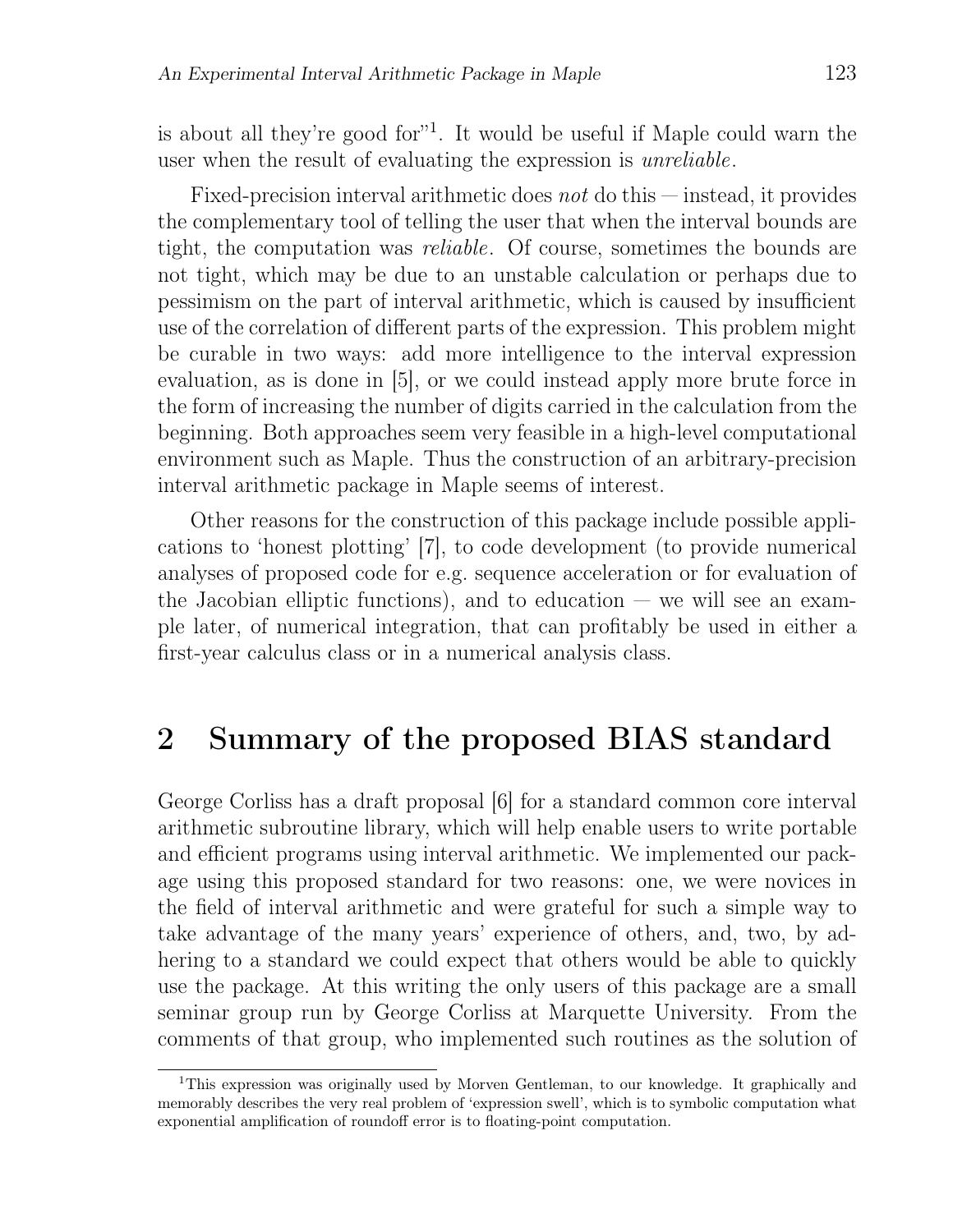linear systems by Gaussian elimination and by the preconditioned interval Gauss-Seidel algorithm of [8] using the package described here, it is clear that the extent of our adhering to the proposed standard made their work easier.

The BIAS specifications are presented in [6] in a language independent form along with Fortran, Ada, and C bindings. The language-independent specifications address these areas:

- Declare a variable to be of interval type
- Arithmetic Operations
- Elementary functions
- Utility functions
- Membership functions
- Commonly used constants
- Error handling
- Rudimentary  $I/O$

We have implemented the type declarations, the arithmetic operations, the elementary functions, some of the utility functions and membership functions, and some of the rudimentary I/O. We have not strictly adhered to the standard, using our own names for some of the functions (strict adherence would be better, and in the next version of the package we will attempt to ensure true compliance).

#### Arithmetic operations (required)

The binary operations implemented are  $k+$ ,  $k-$ ,  $k*$ ,  $k/$ , and kinv which all take interval or numeric inputs and return intervals on output. The interval  $[-\infty,\infty]$  may be returned by &inv or &/ if a division by zero occurs.

#### Elementary functions (optional)

The unary elementary functions implemented are &sqr, &sqrt, &ln, &exp, &\*\* = &^, &intpower, &sin, &cos, &tan, &arcsin, &arccos, &arctan, &sinh, &cosh, and &tanh. These functions all compute inclusions of the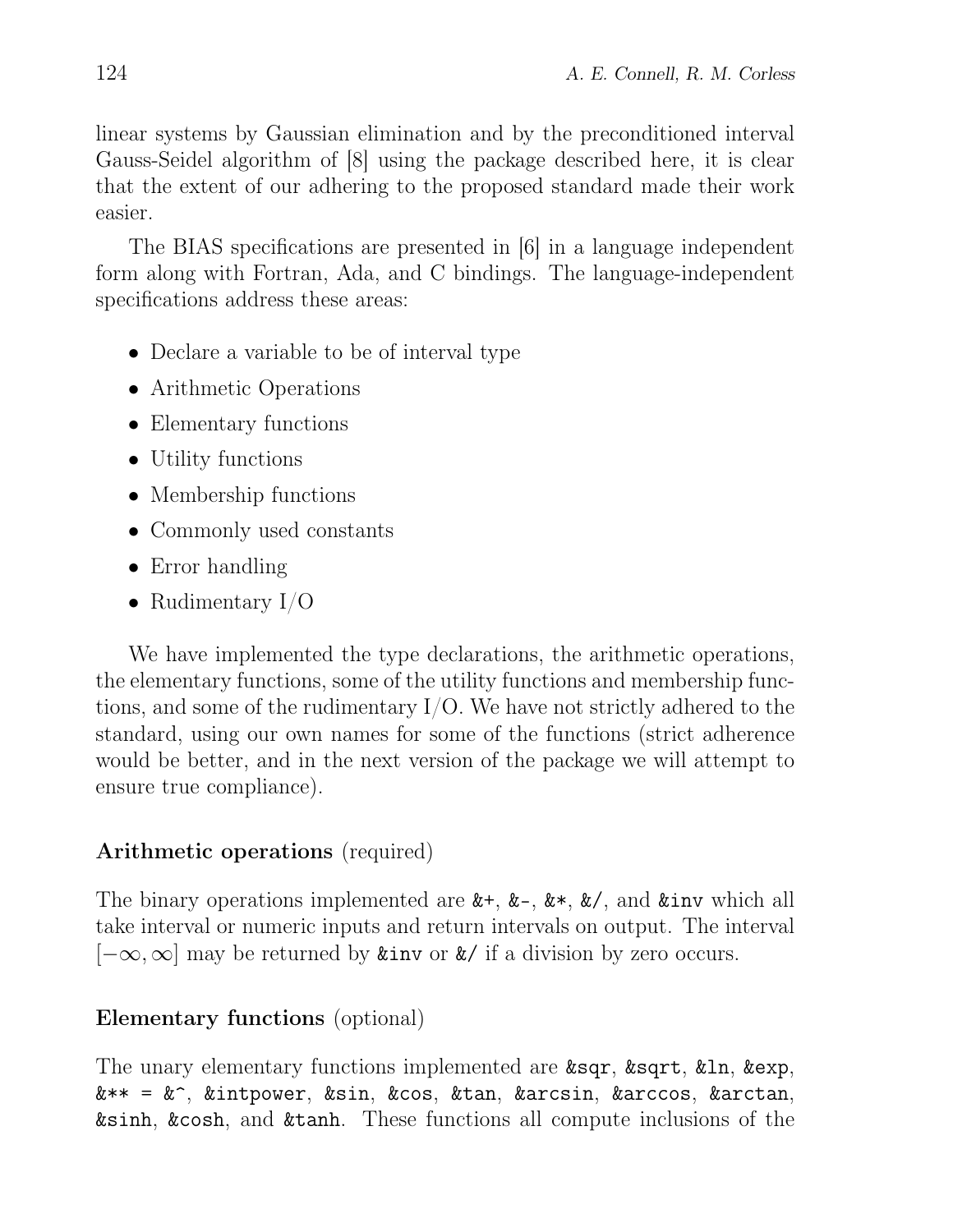range of these functions for interval arguments, including degenerate interval arguments.

#### Utility functions (required)

The functions construct, ru, and rd, to construct an interval (with optional outward rounding), round up by one ulp, and round down by one ulp, are basic to the package. (The real name of, for example, ru is Interval\_round\_up but the short 'alias' is used throughout the package for convenience).

#### Utility functions (optional)

The functions &midpoint, &width, &intersect, &union, and &is\_in are also present. George Corliss contributed another utility in this class, the routine is\_disjoint. All of these routines perform the natural functions indicated by their names.

#### Remark

The names of the arithmetic operations had to be different from that of the proposed standard since Maple's built-in operations +, −, etc., cannot be overloaded and indeed suffer from some very undesirable automatic simplifications that cannot be turned off (for example,  $[0, 1] - [0, 1]$  is automatically simplified to 0 before any user routine would have a chance to even look at it). So we were forced to use Maple's so-called 'inert' operators  $x^+, x^-, x^*,$  etc. These have two drawbacks: one is that they are slightly ugly (and take more than twice as long to type because  $\&$  is not often used!) and, more seriously, Maple has the precedence rules for these operators hard-wired in, *incorrectly*. This bug is a historical one  $-$  the Maple group implemented inert operators, then realized that &\* could be used for matrix (non-commutative) multiplication (the ordinary \* operator has hardwired commutativity built-in), and so the precedence for the inert operator  $\&*$ was lowered from that of all the other inert operators to that of ordinary multiplication. This leaves us with a situation where the precedence of these operators is exactly the opposite of what you would expect:  $a \& b \& c$  is parsed as  $(a + b) * c$ . The only cure for this is to explicitly use parentheses to force correct evaluation. For convenience, we implemented a routine to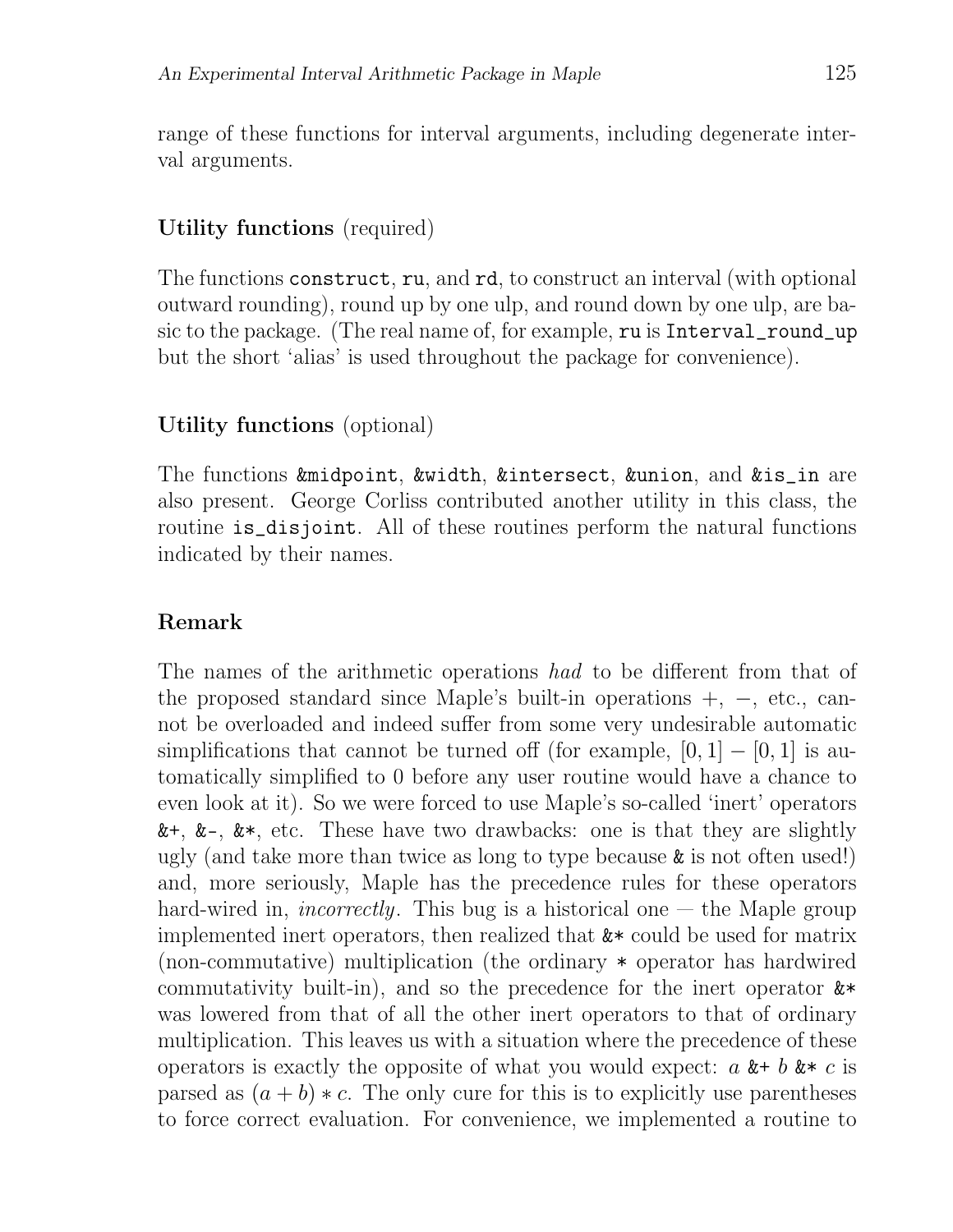convert from the use of ordinary Maple operators to the use of the interval operators here, but it would be more convenient still not to have to use it. A request that this precedence bug be fixed has been forwarded to Maple.

## 3 Sample code and usage

We exhibit the Maple code for the exponential function as an example.

```
PROCEDURE &EXP
# expinfinity is only called from &exp.
# It deals with FAIL and +/- infinity.
# Like most of the other subroutines &exp
# takes floating point intervals
# or numerics (which are converted into intervals).
expinfinity:=proc(x);
  if x=FAIL then FAIL
  elif x=infinity then infinity
  elif x=-infinity then 0
  else evalf(exp(x))
 fi;
end:
Interval_exp:=proc(x);
  if type(x,interval) then
    if x=[ then []elif x[1]=FAIL or x[2]=FAIL then [FAIL,FAIL]
    else [Interval_Round_Down(expinfinity(x[1])),
          Interval_Round_Up(expinfinity(x[2]))]
    fi;
  elif type(x,num_or_FAIL) then
    Interval_exp(construct(x))
  else
    # Want to return unevaluated here.
    'Interval_exp(x)'
 fi;
end:
 alias('&exp'=Interval_exp):
```
This routine uses the built-in Maple exponential function to provide the basic results and uses monotonicity of the exponential function to allow exponentials of intervals. We also allow arithmetic with the symbols FAIL and infinity which are the Maple equivalents of NaN (Not a Number); though of course they indicate also that the result is not a symbolic answer either. If &exp is called with a symbolic argument, it is simply returned 'unevaluated', that is as a sequence of symbols which can be processed and perhaps evaluated later. For example, if x has no interval or numerical value, then the following sequence results:

 $\geq$ &exp(x);

 $\&exp(x)$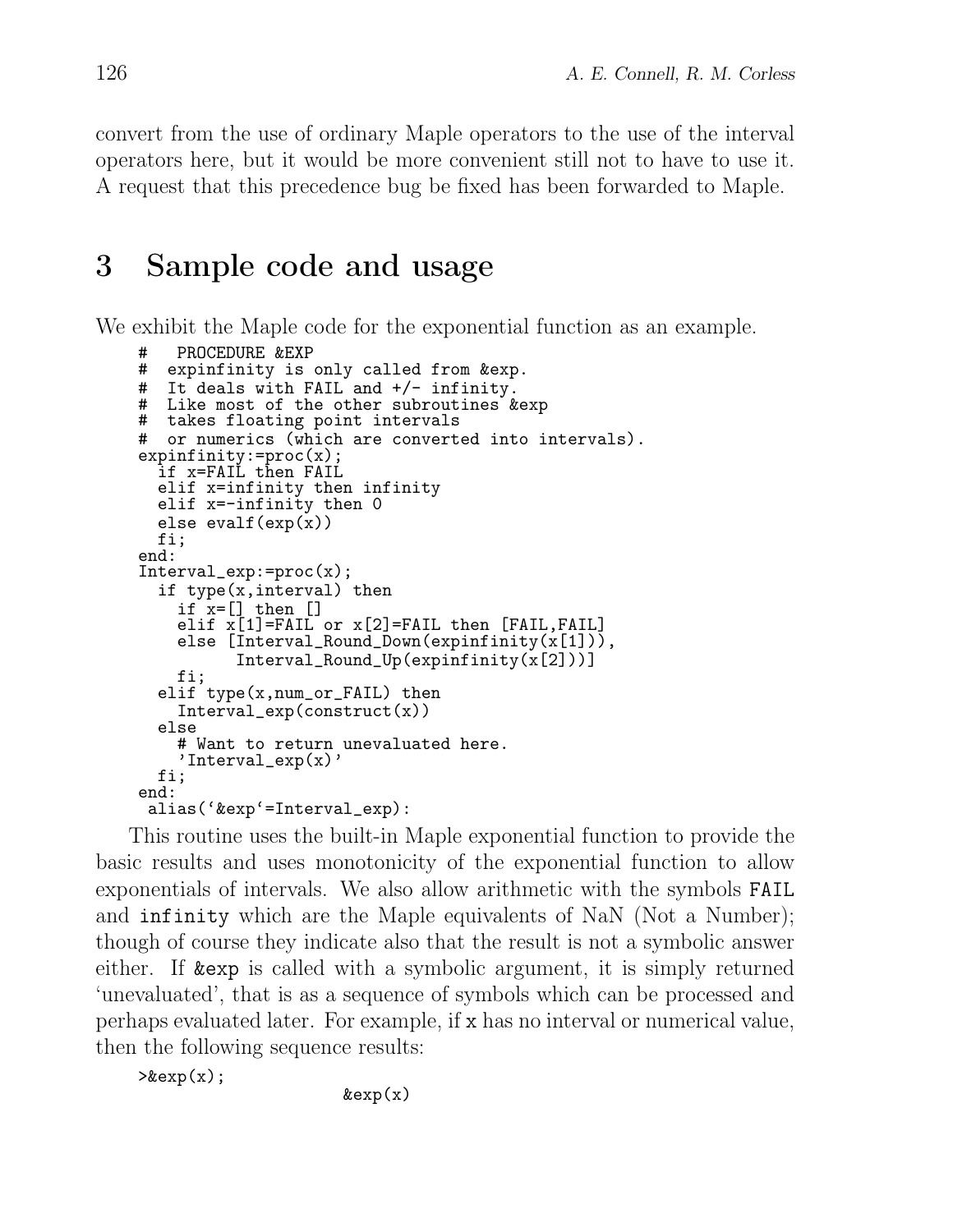We have written a utility routine called 'convert/interval' and another called inapply which together convert symbolic expressions to a form using the interval operators. The first utility recursively walks an expression, replacing the ordinary Maple operators with the appropriate interval ones. The second utility converts an expression into an operator (i.e. procedure) which evaluates its arguments using the interval operators. We give some examples of the usage of the interval arithmetic package in the following sample Maple session.

```
> load('intpak.mpl');
> f := \sin(x)/(1 + \cos(x))^2;sin(x)
                       f := -------------
                                       2
                            (1 + \cos(x))> f_interval := inapply(f,x);
     f_interval := x \rightarrow (&sin x) &*
                    inv((1 &+ (&cos x)) &intpower 2)
> Digits := 20;
                         Digits := 20> f_interval( [0,0.5] );
                  [0, .13599504298972341743]
> # plotting shows the function is monotonic
> # and that above bound is tight.
> asympt(Ei(x),x); # The exponential integral function.
        \begin{array}{ccccccccc}\n/ & & 1 & & 2 & & 6 & & 24 & & 1\n\end{array}|1/x + ---- + ---- + ---- + ---- + 0(----)| exp(x)| 2 3 4 5 6 |
        \ x x x x x /
# The following trick for removing the Landau O-symbol
# from a Maple expression is
# regrettably still occasionally necessary.
> subs(0=0,"):
> convert(",polynom);
            / 1 2 6 24 \
            |1/x + ---- + ---- + ---- + ---- | \exp(x)| 2 3 4 5 |
            \setminus x x x x /
> p := \text{inapply}(",x);p := x \rightarrow (inv(x \text{ kintpower 1}) \text{ k} + (inv(x \text{ kintpower 2})&+ ((2 \& * inv(x \& intpower 3))&+ ((6 &* inv(x &intpower 4))
          &+ (24 &* inv(x &intpower 5)))))) &* (&exp x)
```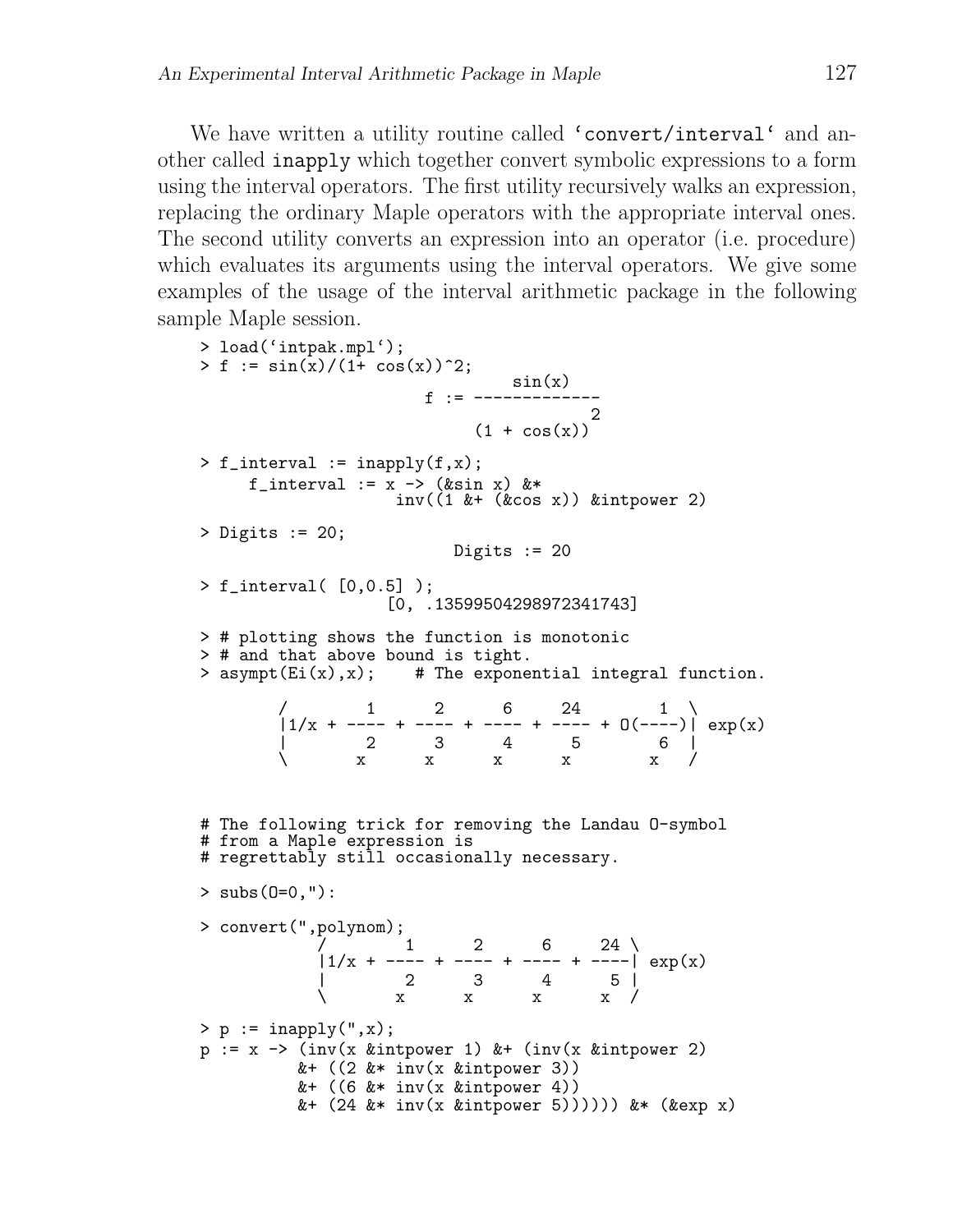```
> p([100.,200.]);
                       42 85
    [.13508470948959602106*10 , .72997237906369450077*10 ]
>
```
## 4 Numerical integration: a didactic exercise

In the beautifully written article [9], professor Kahan exhibits several interesting integrals. He uses them to make several points, among which are that numerical integration is provably impossible, numerical integration is better than symbolic integration, and that the integration algorithm incorporated into the HP34C calculator (now inherited by the HP48 family) is a good one. Following a tradition exemplified by much of Kahan's own work, we will use one of his own examples to support exactly the opposite points.

We first examine his proof that numerical integration is impossible. Of course, he is correct, if point algorithms are used. His proof strongly uses the fact that point algorithms may not look at the program that evaluates the integrand: in a certain sense this disallows interval arithmetic, which in effect analyzes the integrand by replacing point arithmetic with interval arithmetic. But if we are permitted to 'cut the ground from under this proof' by modifying the interpreter or compiler so the program for the integrand uses interval arithmetic instead, then the conclusion becomes more doubtful. Certainly the rest of Kahan's proof no longer goes through, since it essentially consists of 'spying' on the numerical integrator by feeding a zero integrand to it and reporting back to the malicious user as to where the integrand was probed; then, one constructs a second function, zero precisely at those points but positive everywhere else, with a nonzero integral. This second, maliciously designed, function cannot be accurately evaluated with that quadrature method.

Of course, this does not apply to interval techniques: one cannot design a malicious function in that way as no intermediate information is overlooked. However, it may be that numerical integration is still impossible, due to some reason that we ourselves have not noticed. In particular, one might be able to defeat any interval techniques by using integrands with integrable singularities.

Second, Kahan uses the example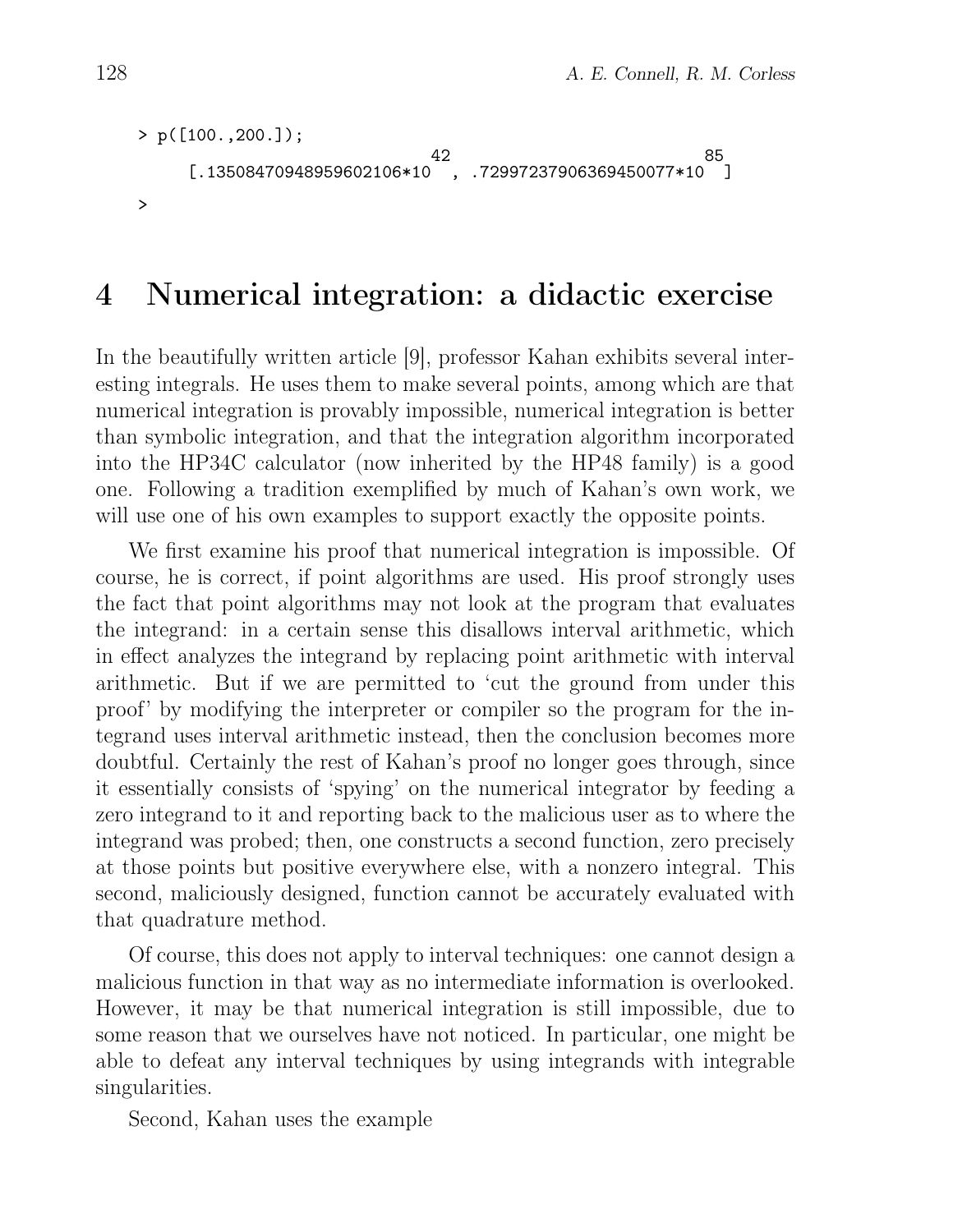$$
I(n,x) = \int_{0}^{x} \frac{dt}{1+t^n}
$$

with  $n = 64$  to show that numerical integration is superior to symbolic integration. We agree with Kahan that this example is "atypically modest out of consideration for the typesetter", because the symbolic answer has only 32 terms, and so the point we make below on the utility of symbolic techniques is not really general. However, we believe that point to be interesting and useful.

Kahan's numerical algorithm, implemented on the HP34C, makes short work of this problem for  $n = 64$  and  $x = 1$  and gives a much more satisfactory answer than the 32-term symbolic answer in terms of arctans and logs.

But what about larger  $n$ ? The first such n we tried on the HP48SX was  $n = 1024$ . The calculator returns the answer  $I(1024, 1) = 1$  in under a second, and claims this answer is correct to twelve decimal places.

Alas, that can't be right. We may show that  $I(1024, 1) < 0.99952$  by computing the first three nonzero terms in the Taylor series for  $1/(1+t^n)$  =  $1-t^n+t^{2n}-\cdots$  and integrating term by term (we will get tighter bounds later). So we may suspect that the algorithm of the HP34C (and hence the HP48SX) has fallen afoul of the impossibility proof mentioned earlier, and indeed this is the case. When we 'spy' on the integrator, we find that it never evaluates the function at any place near enough to the right-hand endpoint to see that the function is not identically 1. At least it returns the wrong answer quickly.

As an aside, the above series can be summed in Maple to find a very short symbolic answer, to get the answers below.

$$
I(n,1) = \frac{1}{2n} \left( \psi \left( \frac{1}{2} + \frac{1}{2n} \right) - \psi \left( \frac{1}{2n} \right) \right)
$$
  

$$
I(n,x) = x F(1, 1/n; 1 + 1/n; -x^n)
$$

Maple can quickly and accurately evaluate these functions; for example, a simple call to evalf gives  $I(1024, 1) = 0.99932388198340371$  accurate to 0.6 ulp (and this evaluation takes a fraction of a second). Thus, if we extend our symbolic alphabet, here including the hypergeometric function  $F(a, b; c; x)$  and  $\psi$ , the logarithmic derivative of the Gamma function, we can get a very effective answer to this problem. After making this discovery, one anticlimactically finds this integral in Abramowitz & Stegun [1] in the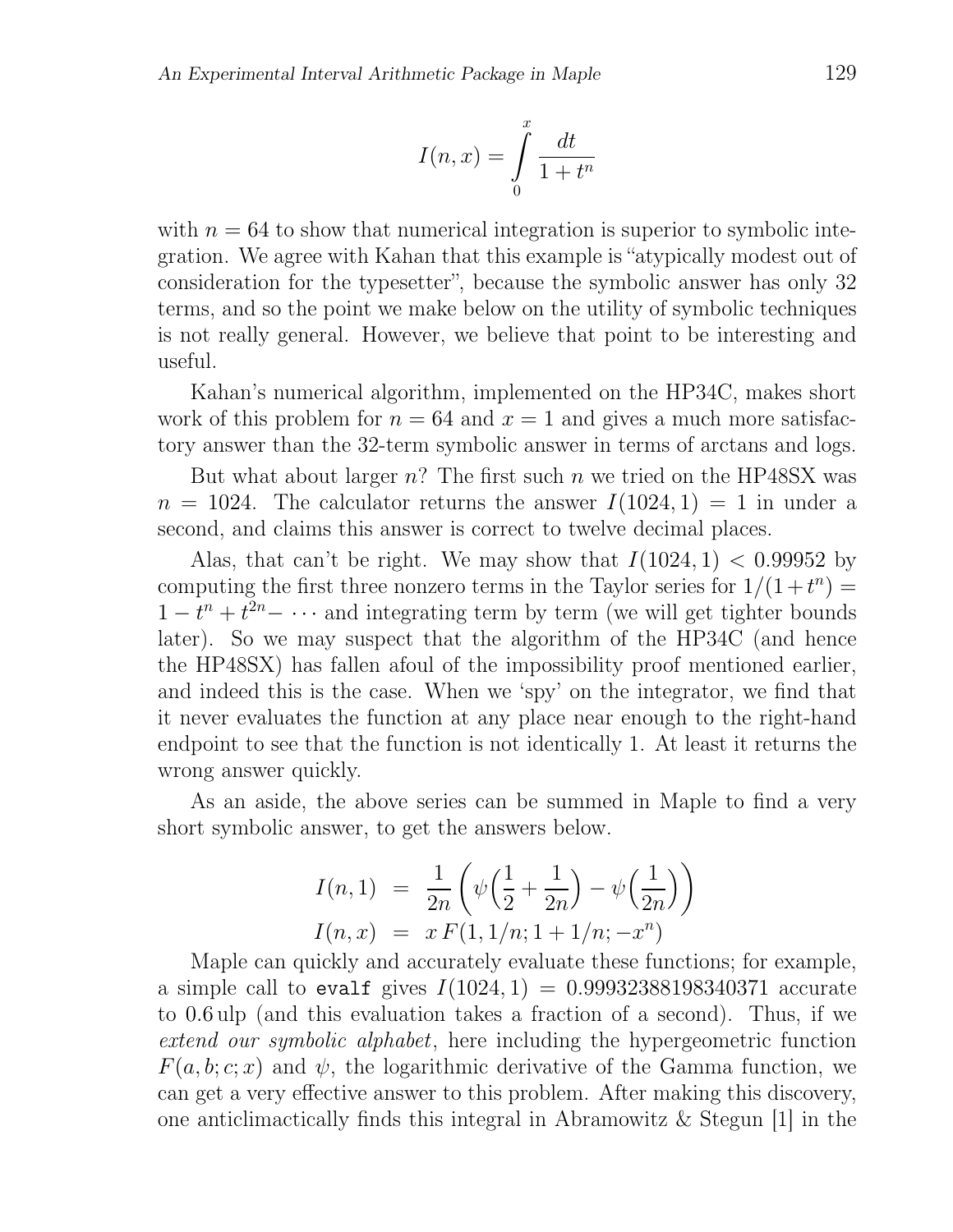section on hypergeometric functions. So although of course we agree with Professor Kahan's point that numerical integration is more often useful than symbolic methods, it is also often useful to try hard to get a symbolic answer, as it may provide effective numerics in addition to insight.

Using interval arithmetic to evaluate right- and left-hand Riemann sums, to give lower and upper bounds on the integral of this monotonically decreasing function, we can get an answer of guaranteed accuracy. Using 10 panels, equally spaced in  $y$ , we find that

$$
0.9494 < I(1024, 1) < 0.99945
$$

and using 100 panels, that

$$
0.99434122 < I(1024, 1) < 0.99934128
$$

The code for evaluation of these Riemann sums is a straightforward application of the interval operators of the current package. Note, however, that we use panels equally-spaced in y and not x, for efficiency. We have thus taken advantage of knowledge of the graph of the integrand. Even so, the interval code to do this sum is very slow, taking over an hour on a 486 based IBM clone. One reason for the slowness is that the interval package is implemented in Maple code, which is interpreted and not compiled; Maple is an interpreted language because the usual tasks it is asked to do are 'oneoff' calculations, rarely repeated, and in that context interpretation makes sense. Further, our package does a lot of type-checking, and was not written with efficiency in mind, since we knew that the end product would be slow in any case for the previous reason. This interval package was intended to be exploratory and not for 'production use'. The arbitrary-precision arithmetic used in this package is in fact the least expensive part of the computation, at least until the number of decimals asked for gets extremely large (perhaps, say, a few thousand digits).

One is tempted to use the midpoint rule and trapezoidal rule to get better answers for this particular problem. Unfortunately, there is a change in convexity of the integrand near  $x = 1$  (detectable with interval arithmetic) and so the problem of getting bounds, rather than estimates, is complicated. In addition, note that higher-order techniques don't help on this integral as the derivatives are large, vitiating the expected efficiency gain from the higher order methods.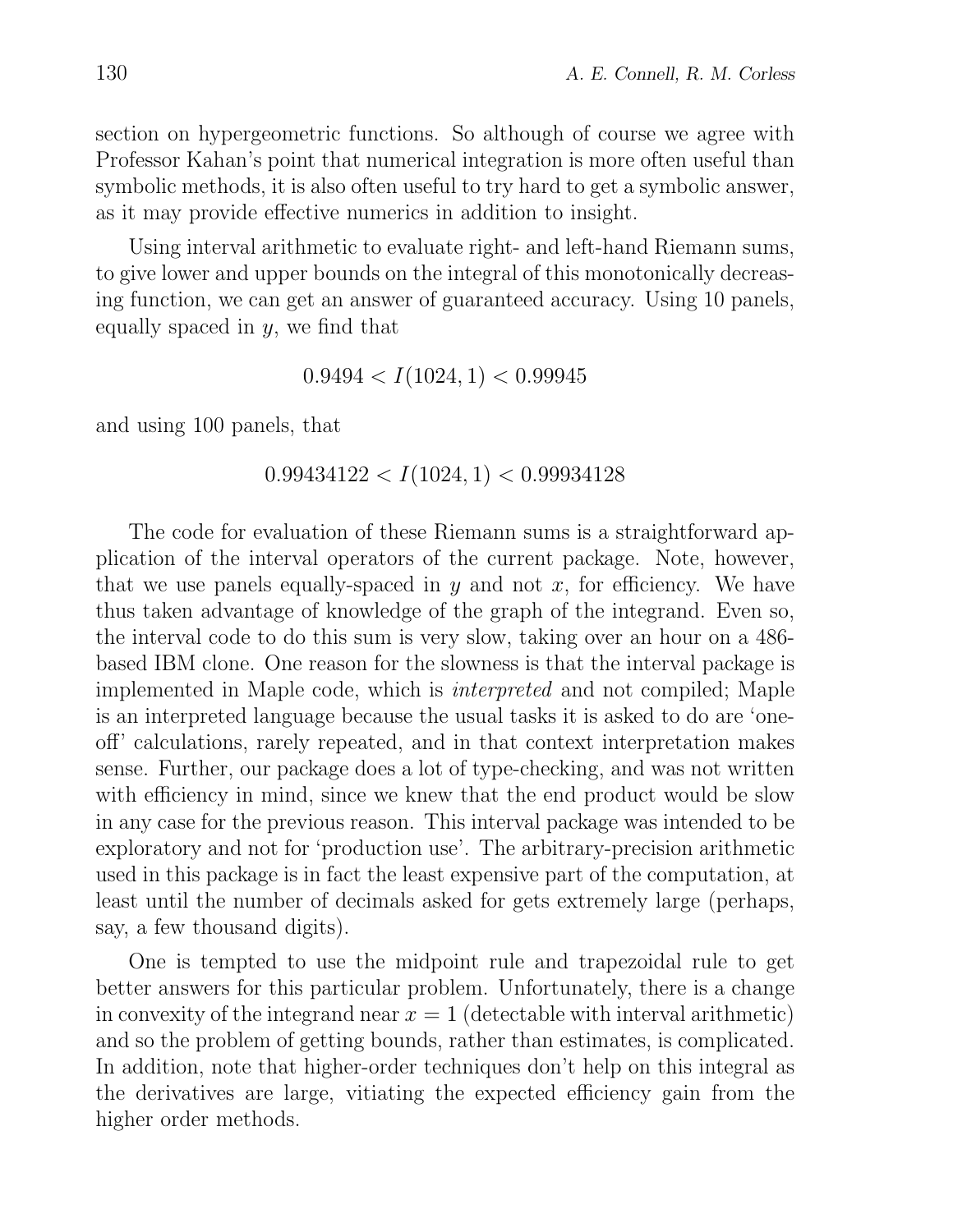Finally, we emphasize that the points made by Professor Kahan are in fact valid: numerical integration is impossible (by point methods), the algorithm used by the HP34C (and now the HP48SX) is a good one (subject to the limitations of point methods), and the class of problems for which analytic techniques of integration are useful is really smaller than most firstyear calculus teachers would have us believe. Indeed, his other examples in the paper really do support his conclusions, and we urge the reader of this present paper to examine [9]. However, the above example, used by Professor Kahan to support these points, actually supports the opposite conclusions — and makes a good case for interval techniques, which we are sure he would agree with.

### 5 Computation of  $π$ : a historic exercise

The oldest use of rounded interval arithmetic known to the authors is Archimedes' calculation of  $\pi$ . He calculated the lengths of the semiperimeters of inscribed and circumscribed polygons (from an idea of Antiphon) and used a formula for using known semiperimeters to calculate that of the semiperimeters of polygons with twice as many sides. Starting from six-sided polygons, he successively doubled up to polygons with 96 sides and achieved the first true bounds on the value of  $\pi$ . When using the formula, he rounded down (in rational arithmetic, finding rationals with smaller denominators which gave lower bounds) when dealing with the inscribed polygons and rounded up when dealing with the circumscribed polygons.

Archimedes' method was not improved upon in principle for 1800 years, and the culmination of the use of this method was by Ludolph van Ceulen who used it to calculate 34 digits of  $\pi$  using polygons with  $2^{62}$  sides. See [2] for details and further references. Below we use Archimedes' method to calculate bounds for  $\pi$  just slightly better than Ludolph van Ceulen's. Of course we use numerically stable versions of Archimedes' doubling formulas, to prevent unnecessary ultimate growth in the width of the bounding intervals.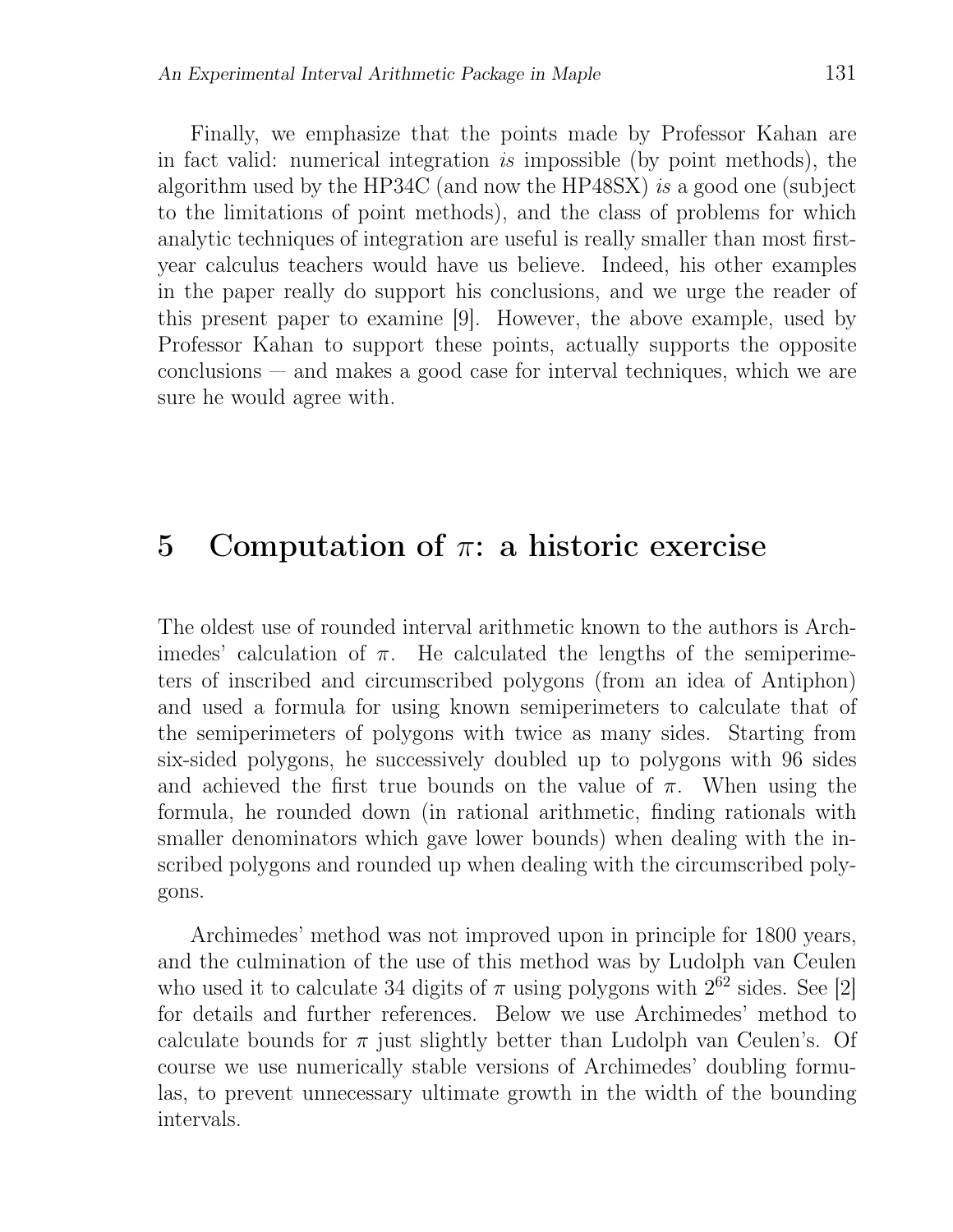```
#
# Let p[n] be the semiperimeter of an n-gon INSCRIBED
# in a unit circle.
# Let P[n] be the semiperimeter of an n-gon CIRCUMSCRIBED
# about a unit circle.
# Then
\# p[2*n] = 2*p[n]/sqrt(2*(1+sqrt(1-(p[n]/n)^2))) and
\# \ \mathrm{P}[2*n] = 2*p[n]/(1 + sqrt(1-(p[n]/n)^2))#
> Digits := 40: ktimes := 61: start := time():
> p := table(): P := table():> p[6] := construct(3);
                                     p[6] := [3., 3.]> P[6] := construct(evalf(2*sqrt(3)),rounded):
> for k to ktimes do<br>> n := 3*2^k:
> n := 3*2^k;<br>> den := 1^k.
    den := [1.,1.] & + &sqrt( [1.,1.]&- &sqr( p[n] &/ construct(n) ) );
> P[2*n] := ([2.,2.] &* p[n]) &/ den;
> p[2*n] := ([2.,2.] &* p[n]) &/ &sqrt( ([2.,2.] &* den) );
> od:
> for n in [seq(3*2^k,k=1..ktimes)] do
> \text{print}(p[n][1], ' < P_i < ', P[n][2]);
> od;<br>3.,
        3., < Pi < , 3.464101615137754587054892683011744733887
                 < ... several lines of output omitted ... >
     3.141592653589793238462643383279502883794, < Pi < ,
                                             \sim3.141592653589793238462643383279502884704
                                             \sim<added for emphasis>
# Number of sides on the polygon:
> 3*2^ktimes;
                        6917529027641081856
# Error:
> P["][2] - p["][1];
                                    -36
                             .910*10
> total_time := time() - start;
                       total_time := 85.950 <seconds>
```
# 6 Conclusions

While there are two main irritants in this package, namely, the necessity of using the clumsy inert operators and the very slow speed resulting from running interpreted code, the package has been informative and useful. We have recommended to the Maple group that they fix the precedence bug with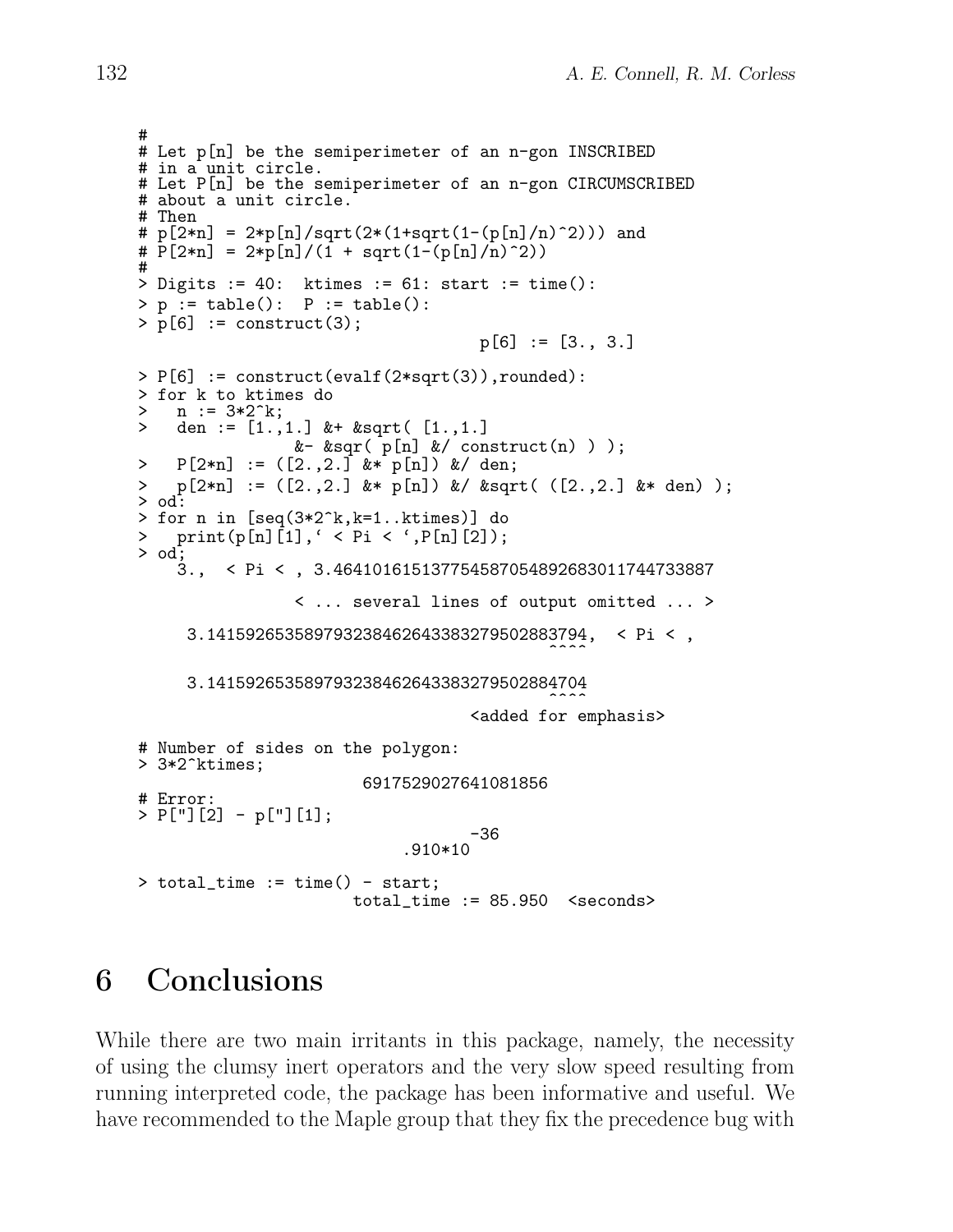the inert operators, and work on a compiler so that arbitrary numerical tasks might be more readily attempted in Maple.

### References

- [1] Abramowitz, M. and Stegun, I. A. Handbook of mathematical functions. Dover, 1965.
- [2] Borwein, J. M. and Borwein, P. B. Ramanujan and Pi. Scientific American 256 (2) (February 1988).
- [3] Char, B. W., Geddes, K. O., Gonnet, G. H., Leong, B. L., Monagan, M. B., and Watt, S. M. The Maple V language reference manual. Springer-Verlag, New York, 1991.
- [4] Corless, R. M., Gonnet, G. H., Hare, D. E. G., and Jeffrey, D. J. On Lambert's W function. Technical Report CS-93-03, University of Waterloo, 1993.
- [5] Corliss, G. F. and Rall, L. B. Computing the range of derivatives. In: Kaucher, E., Markov, S. M., and Mayer, G. (eds.) "Computer Arithmetic, Scientific Computation and Mathematical Modelling", IMACS Annals on Computing and Applied Mathematics, Baltzer, Basel, 1991, pp. 195–215.
- [6] Corliss, G. F. Proposal for a basic interval arithmetic subroutines library *(BIAS)*. Preprint.
- [7] Fateman, R. Honest plotting, global extrema, and interval arithmetic. Proceedings Int'l Symp. on Symbolic and Algebraic Computing, Berkeley, 1992, pp. 216–223.
- [8] Hansen, E. Global optimization using interval analysis. Marcel Dekker, New York, 1992.
- [9] Kahan, W. M. Handheld calculator evaluates integrals. Hewlett-Packard Journal (August 1980), pp. 23–32.
- [10] Moore, R. E. Methods and applications of interval analysis. SIAM, Philadelphia, 1979.